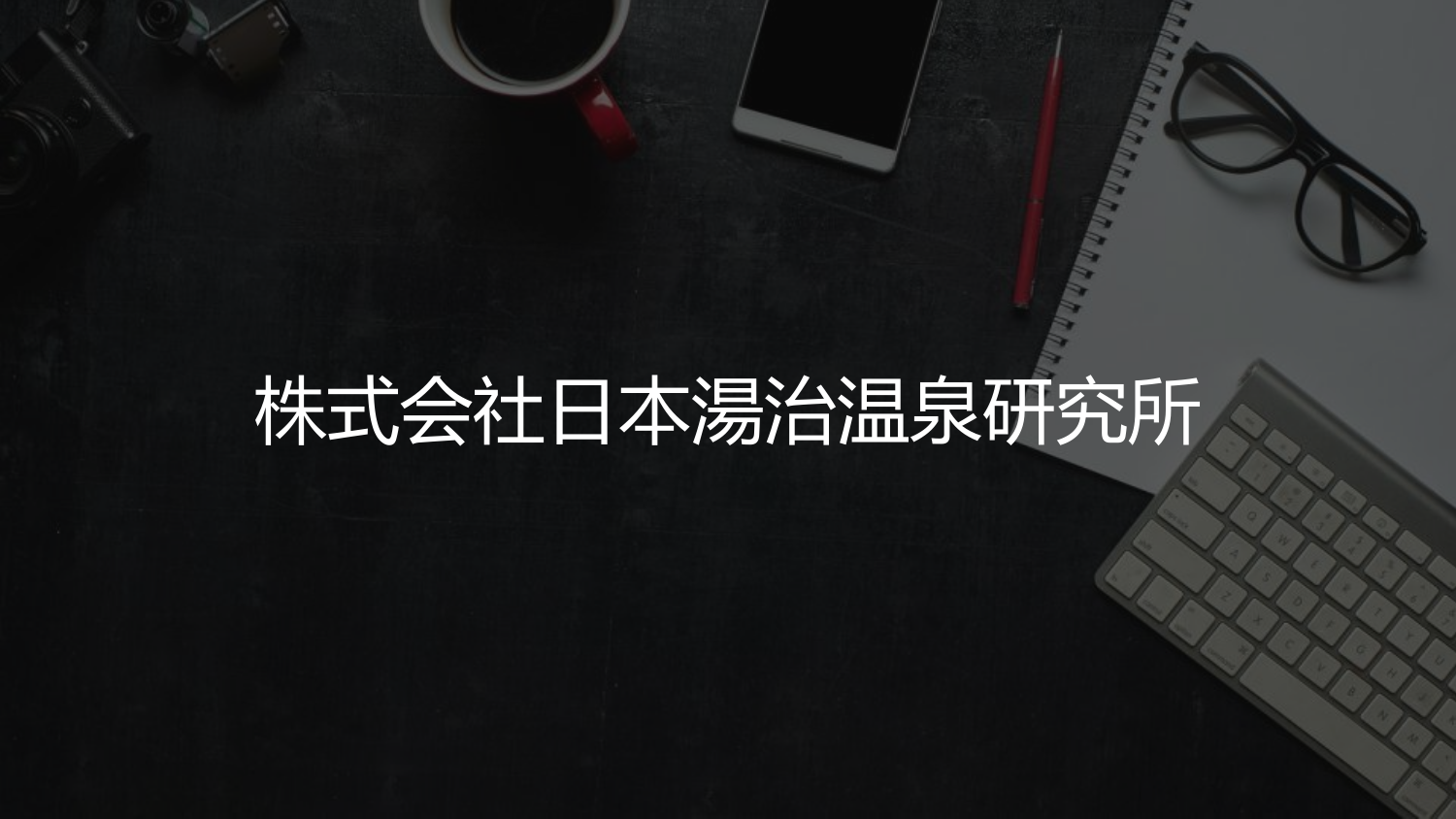## *International advanced hot spring technology, embrace a healthy self.*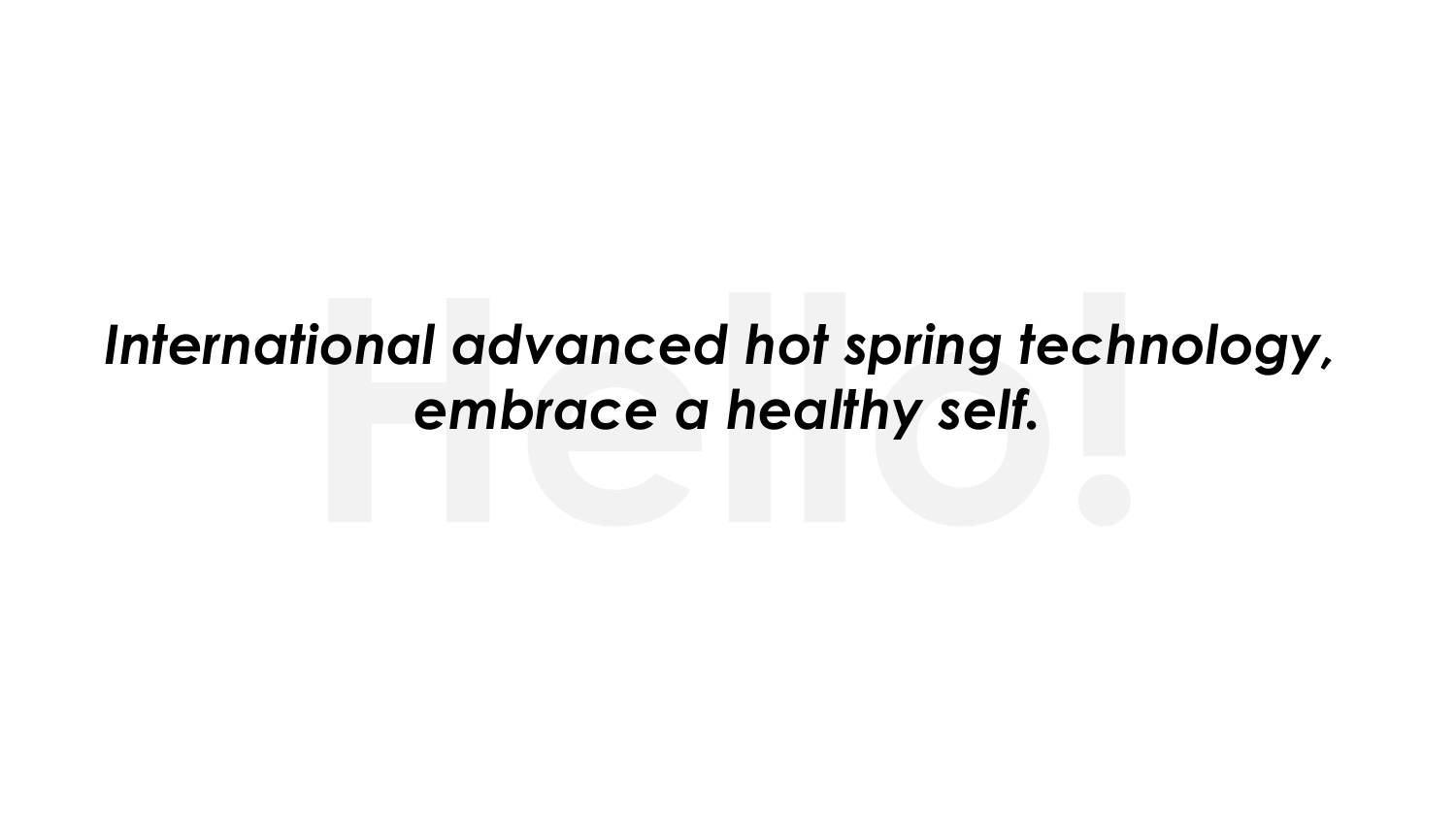## **Hello! I'm湯治研究所**

**ごくらく ゆ**

International first-class hot spring technical advisory services



**Technology for Health.**

Research and Development of Hot Spring Technology

AV

**International Technical Cooperation.**

Technical authorization, Sharing the Healthy Market

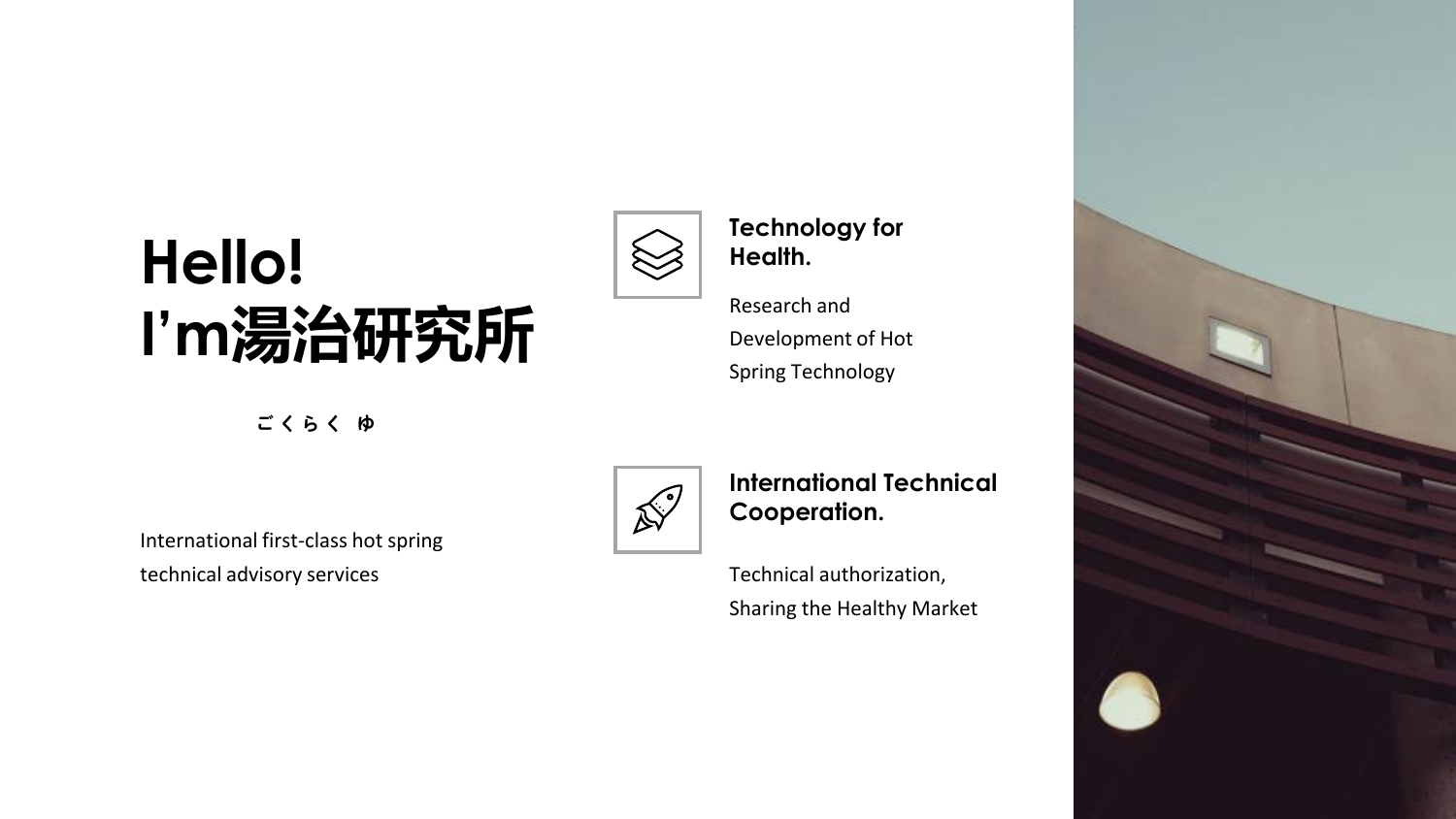## **What WE Do?**

## **(R&D)**

Hot spring technology research and development



### **Consultation**

Free hot spring technical consultation

#### **THE MINIMAL PRESENTATION**

Specialized in the research and development of artificial hot spring and spa equipment technology



#### **Cooperation**

Technology output and market cooperation



#### **Technical**

Technical exchange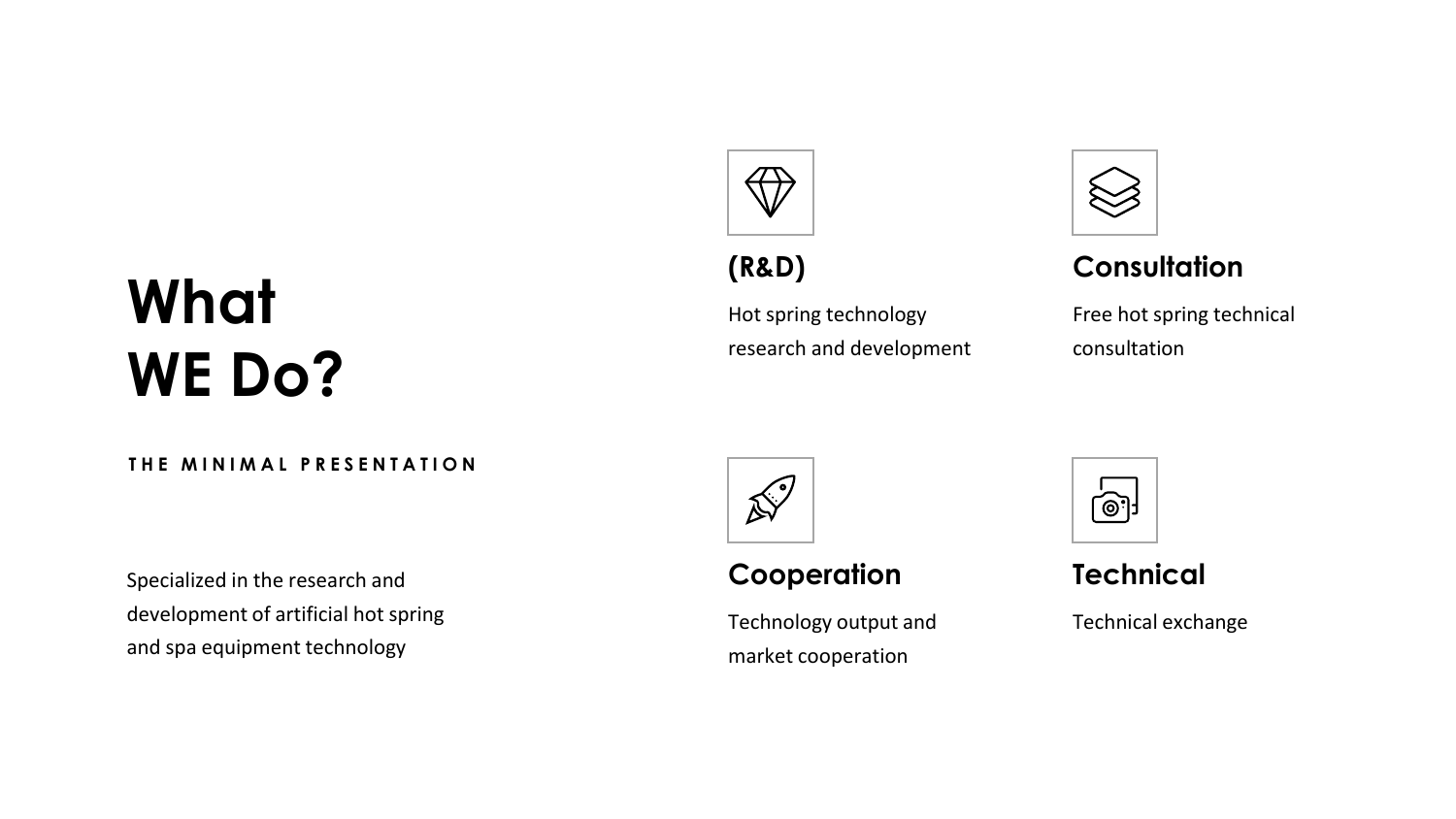## **Research organization Team**

Outstanding representative in hot spring field of Japan, health guidance expert team

**MS. Alhara** Health consultant



**MR. Hada** Health coaching specialist



**MR. Genji** Health coaching specialist



**MR. Etou** Health consultant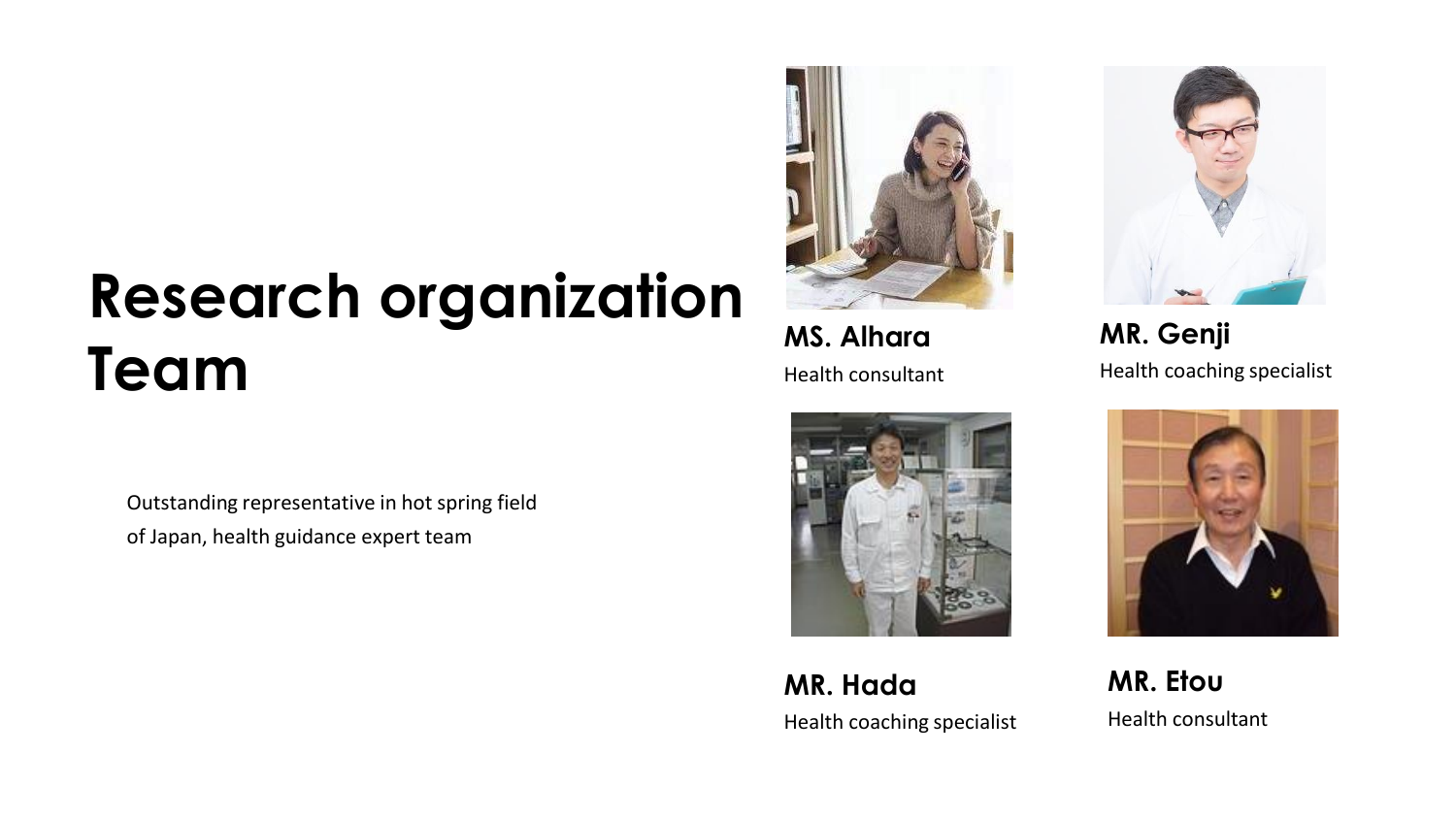# **技術 概要 ぎじゅつ がいよう**

Technical elite team, core technology control, advanced cooperation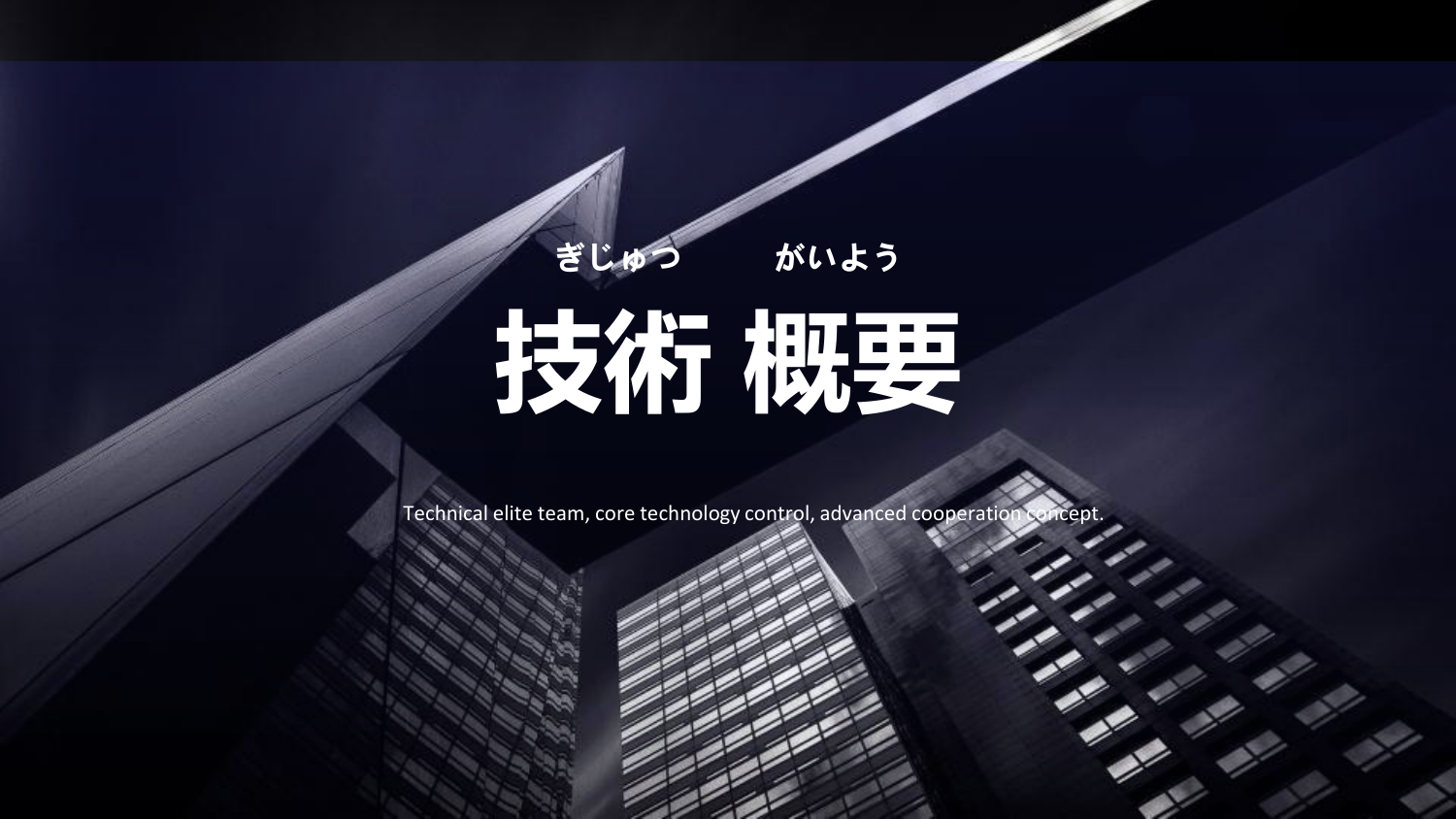



## **Core technology**

#### Development of Equipment Intelligence

Intelligent Research and Development of Hot Spring Equipment and Spa Equipment.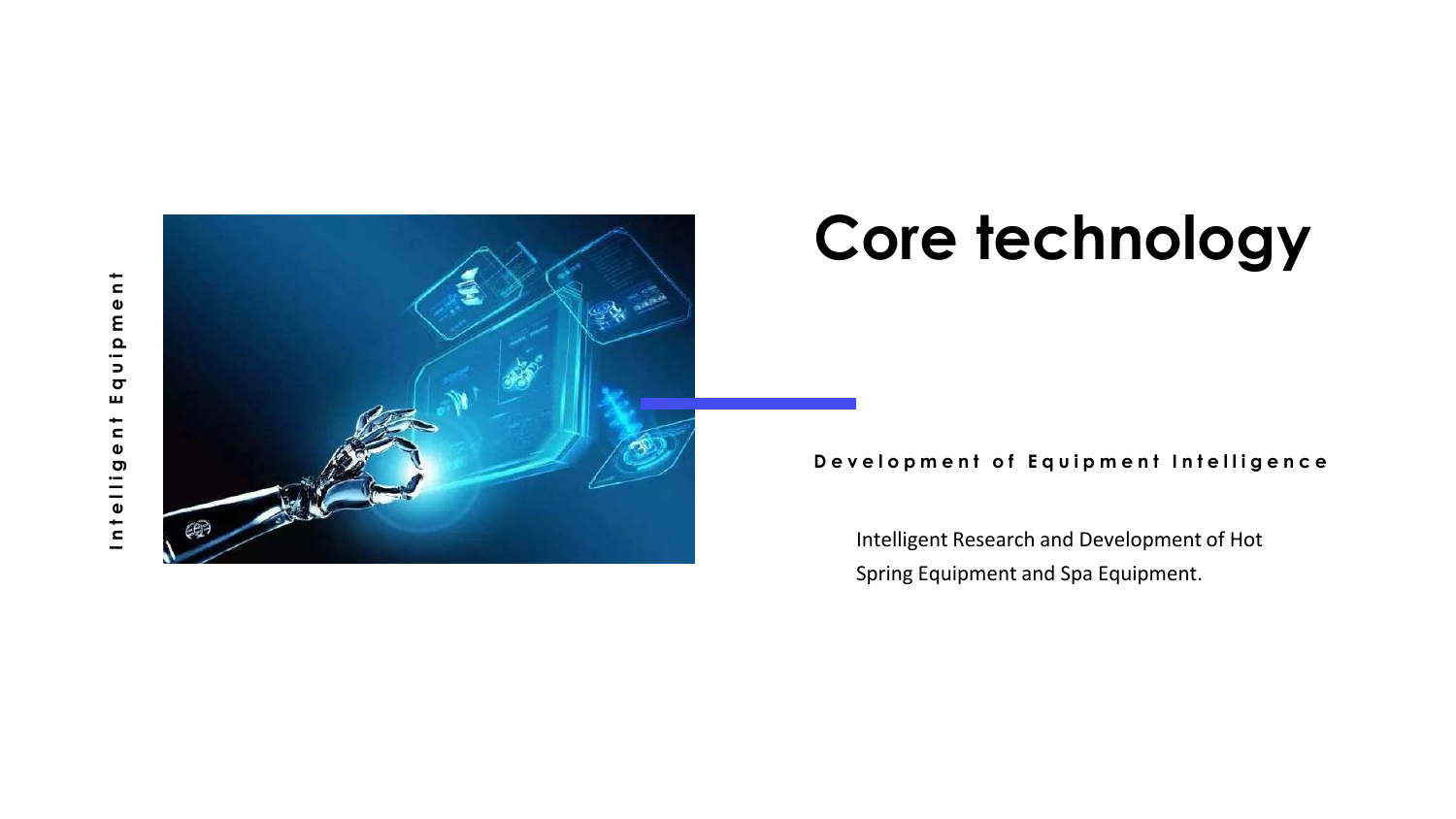

"炭酸泉"とは、炭酸ガス(二酸化炭素)が溶け込んだお湯の ことで、別名「ラムネのお風呂」とも言われています。 日本の温泉法では、お湯1リットルに炭酸ガスが0.25g以上 (250ppm)溶けたものが炭酸泉と定義されており、その中 でも、1000ppm以上のものを高濃度炭酸泉と言います。 炭酸泉は、濃度が高ければ高いほどその効果を発揮すると 言われています。炭酸泉は、他の温泉には無い独自で明確 な作用があることが医学的にも証明されており、各方面に おいて広く活用されています.

The so-called "carbonate spring" is due to the dissolution of carbon dioxide into hot water. Also known as lemonade bath. Japan's hot spring method defines a concentration of more than 0.25 g (250ppm) of carbon dioxide per liter of water , Called Carbonate Spring. More than 1000 ppm is called high concentration carbonate spring. The unique medical value of carbonate spring has been proved.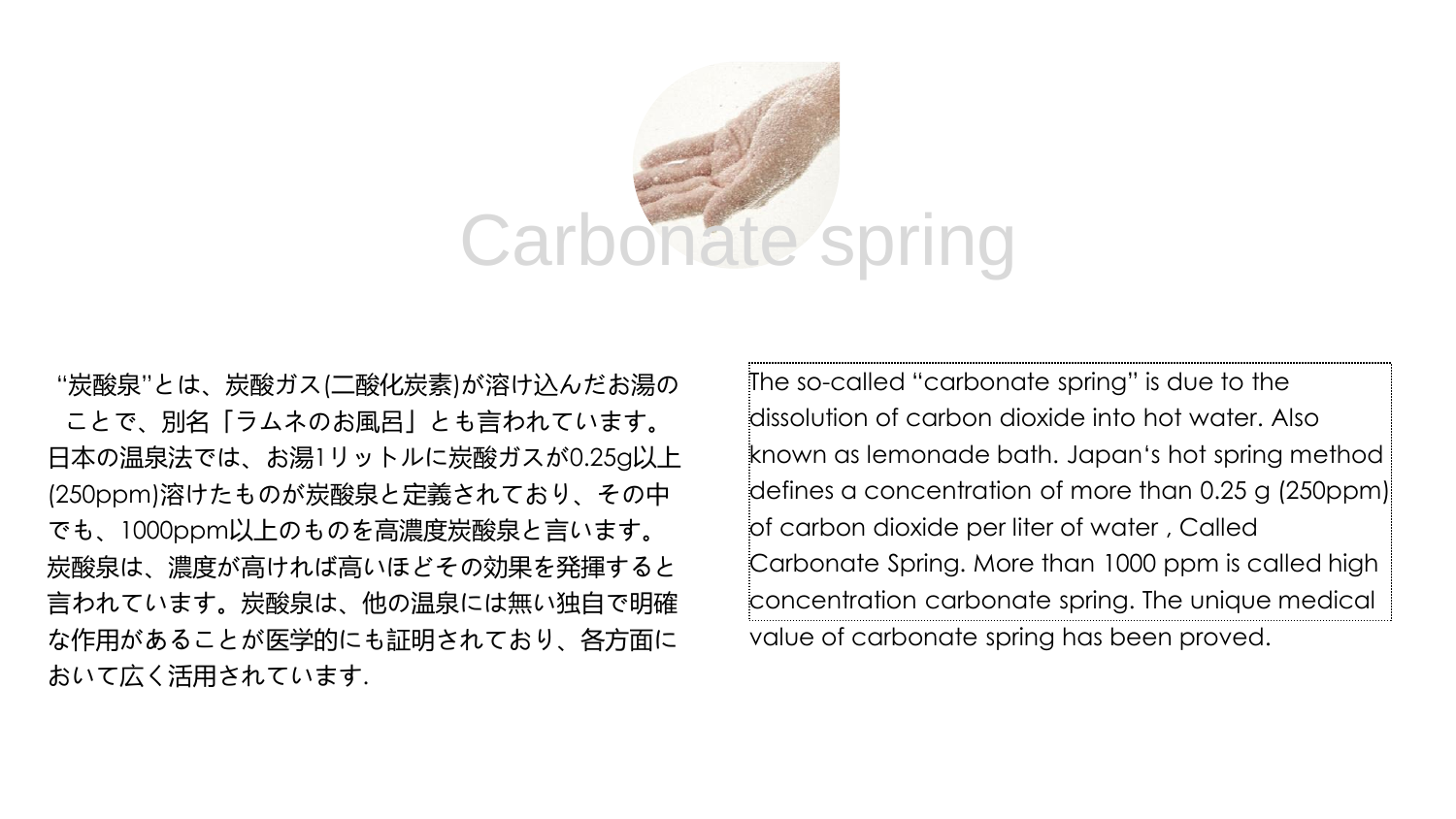

ミルキー風呂とは、超微細気泡発生装置によりできるミク ロの泡で、色 は牛乳 のようだ、毛穴の汚れがとれ、お肌 がつるつるに。

【効果・効能】皮膚呼吸の促進や保温、モイスチャー効果 が期待でき、しっとり肌を生み出します。また、マイクロ バブルの優しく強いバイブレーションによって、毛穴の老 廃物を取り除き、リラクゼーション効果も。

ミクロ泡で肌当たりのいい「ミルキー風呂」。さらに、湯 面に発生する大量のマイナスイオンからのリラクゼーショ ン効果も期待できる。

The Milky bath is a micro bubble that can be made by the ultra fine bubble generator, the color is milk, the pores are dirty, and the skin is smooth.The effect of skin breathing, heat and moisture effects can be expected to produce moist skin. In addition, the gentle vibration of the micro bubble removes the waste of pores, and the relaxation effect.Milky bath with micro bubbles and skin. In addition, the relaxation effect from a large amount of negative ions generated in the plane surface can be expected.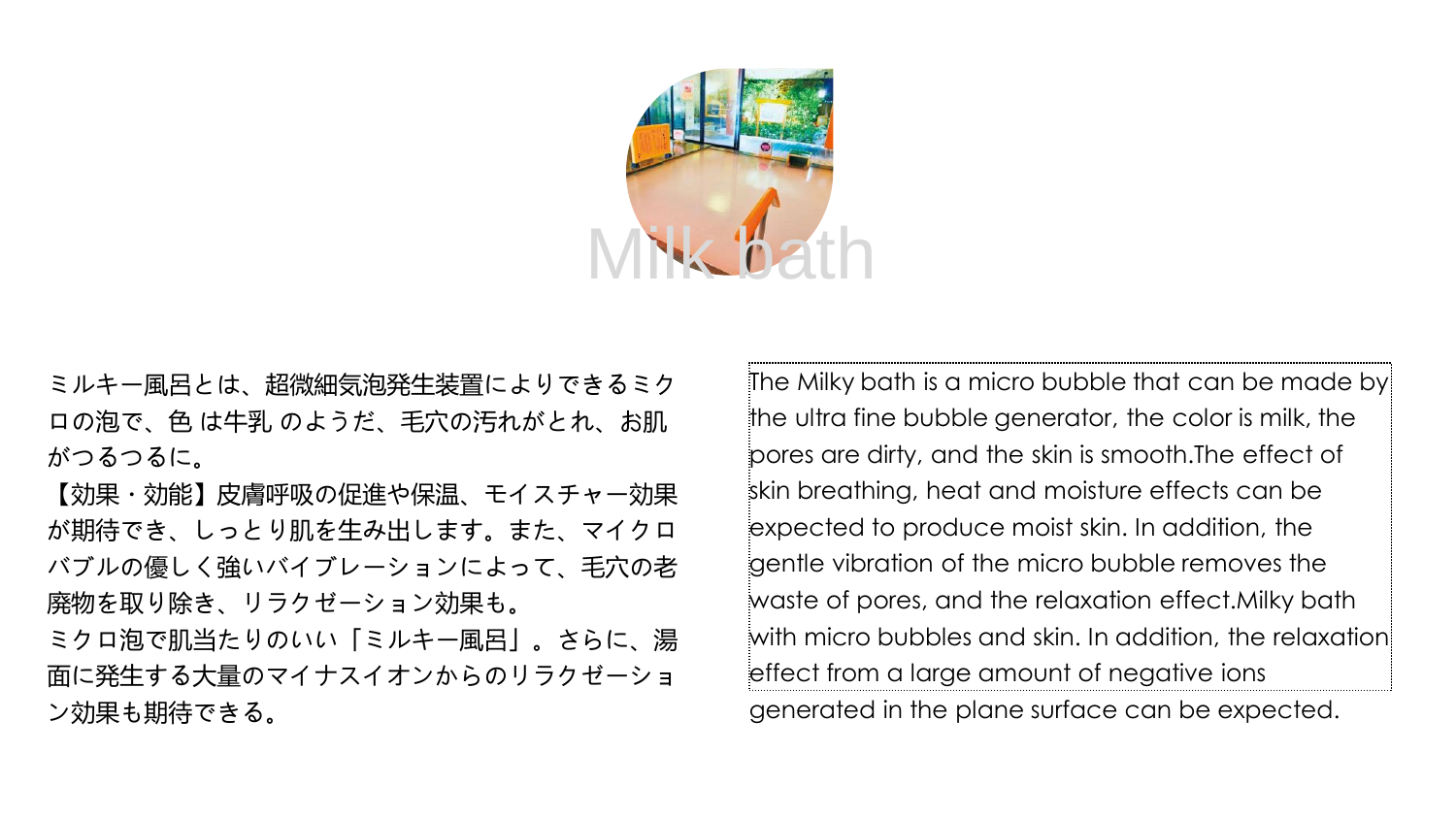

インテリジェント化研究によると,人工温泉装置【スプリ ンガー】により、温泉成分、硫黄成分、などを機械制御に より均一化を図りながら浴槽に投入し作られた人工的な温 泉です。

【効果・効能期待】疲労回復、荒れ性、肩のこり、冷え性、 腰痛、神経痛、リウマチ、痔、あせも、しっしん、うちみ、 くじき、産前産後の冷え性 など。

The intelligent research shows that by using the artificial hot spring device [Springer], the components of hot spring and sulfur are homogenized through mechanical control, and the hot spring is put into the artificial hot spring produced in the bath.[efficacy · efficacy expectation] fatigue recovery, coarseness, shoulder stiffness, lumbago, neuralgia, rheumatism, hemorrhoids, prickly heat, dampness, knotting, drawing lots, pre natal and post natal chill, etc.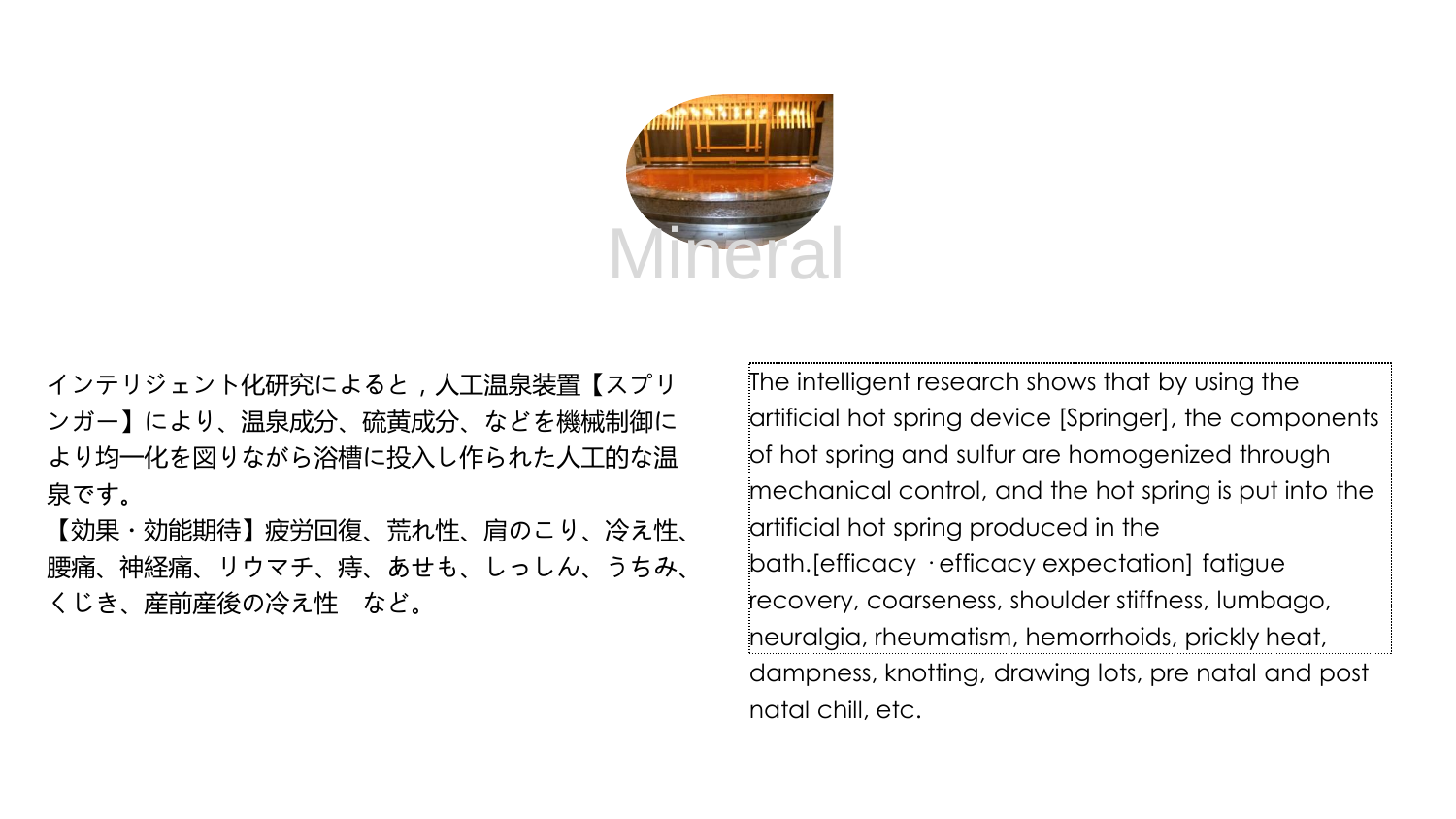

Super spray bath **Relaxing spray bath** A round spray bath







スーパージェットバス リラクゼーションバス 回遊風呂

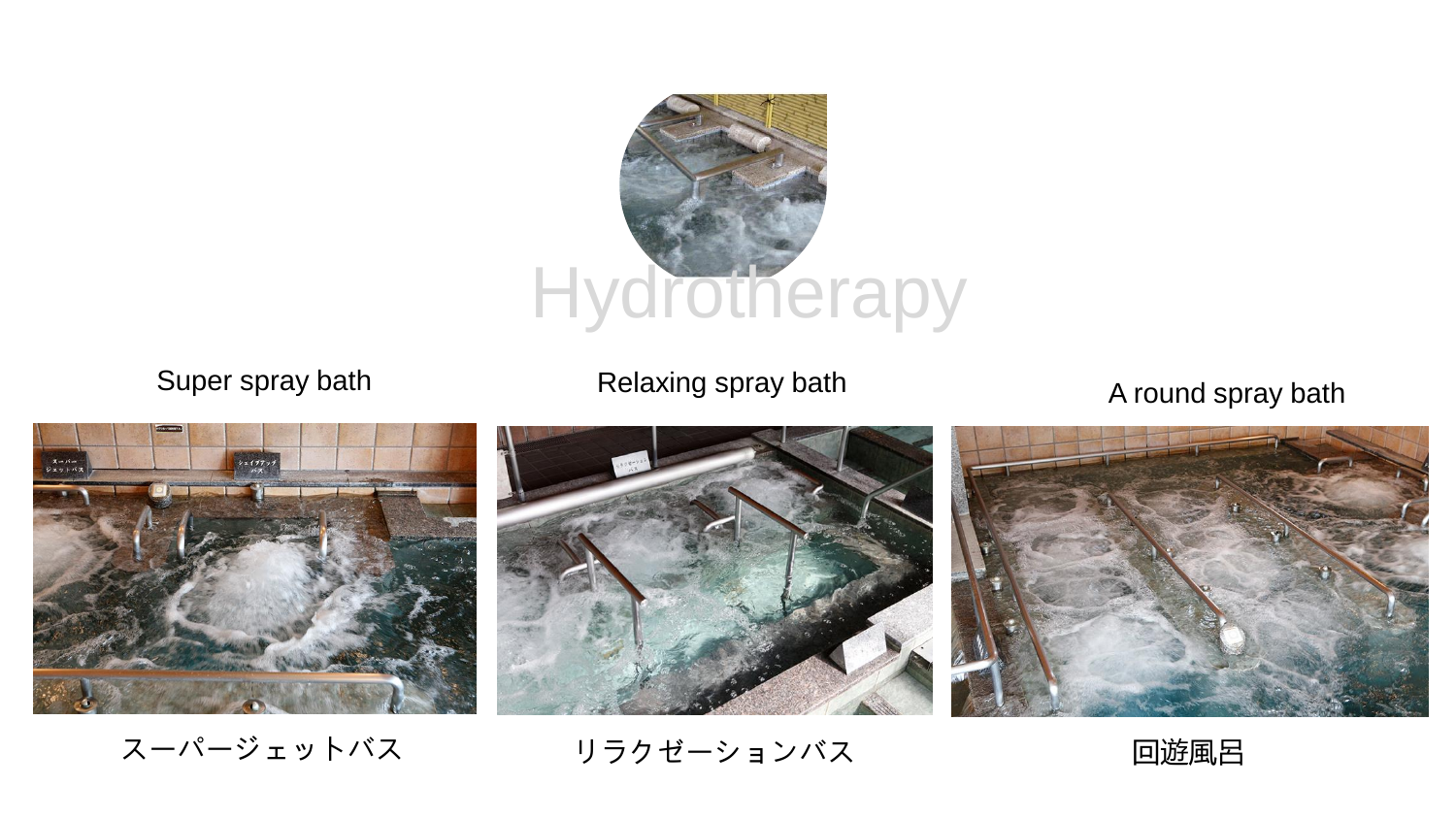

Mineral sauna



ミネラルサウナ さんのう 電気風呂

Underwater electrotherapy **Artificial snow equipment** 





雪華房(せっかぼう)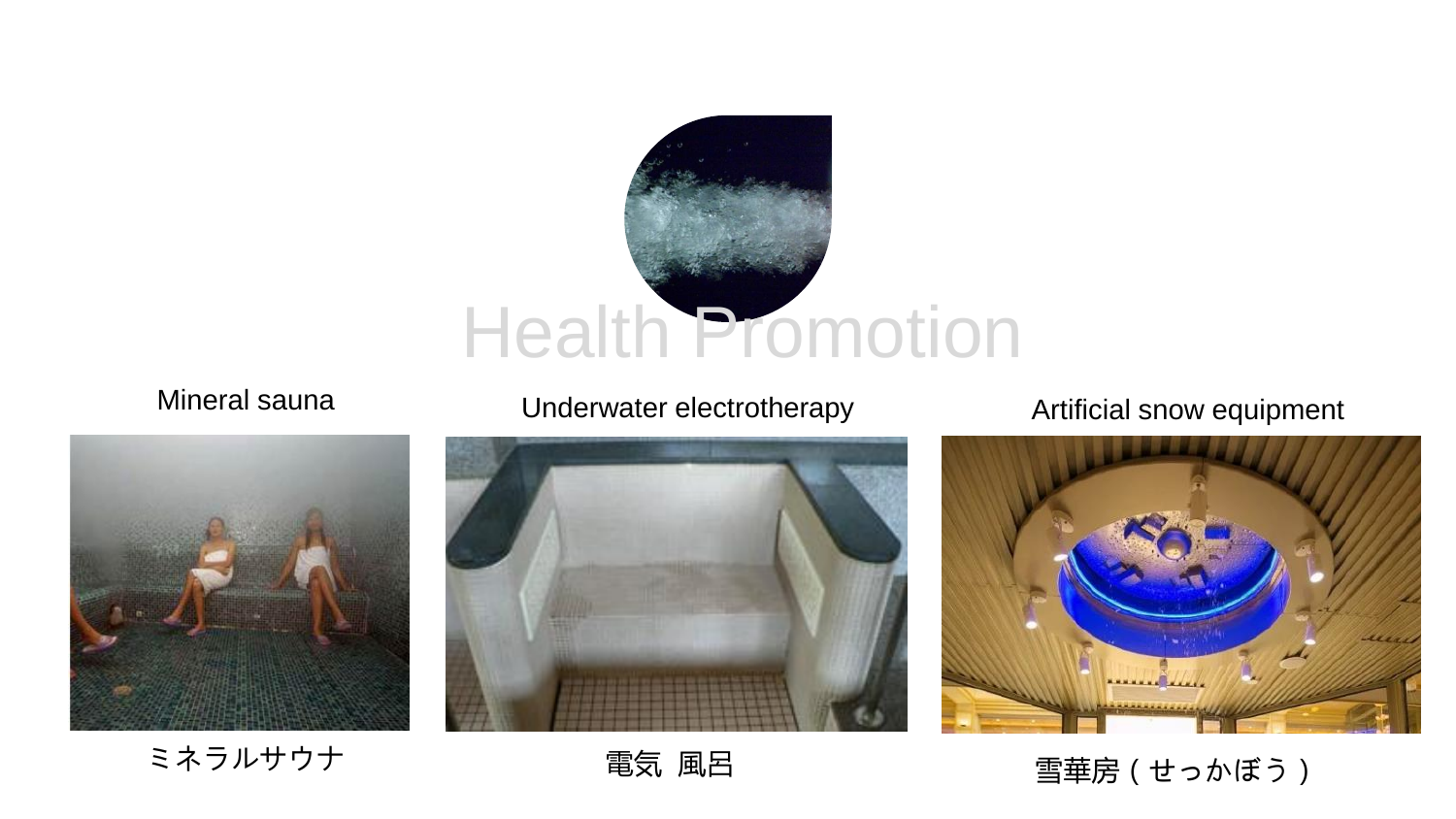

## **健康価値 創造未来**

Enterprise concept: Science and technology based on people, innovation driven change.

*"Health Value Creating Future"*